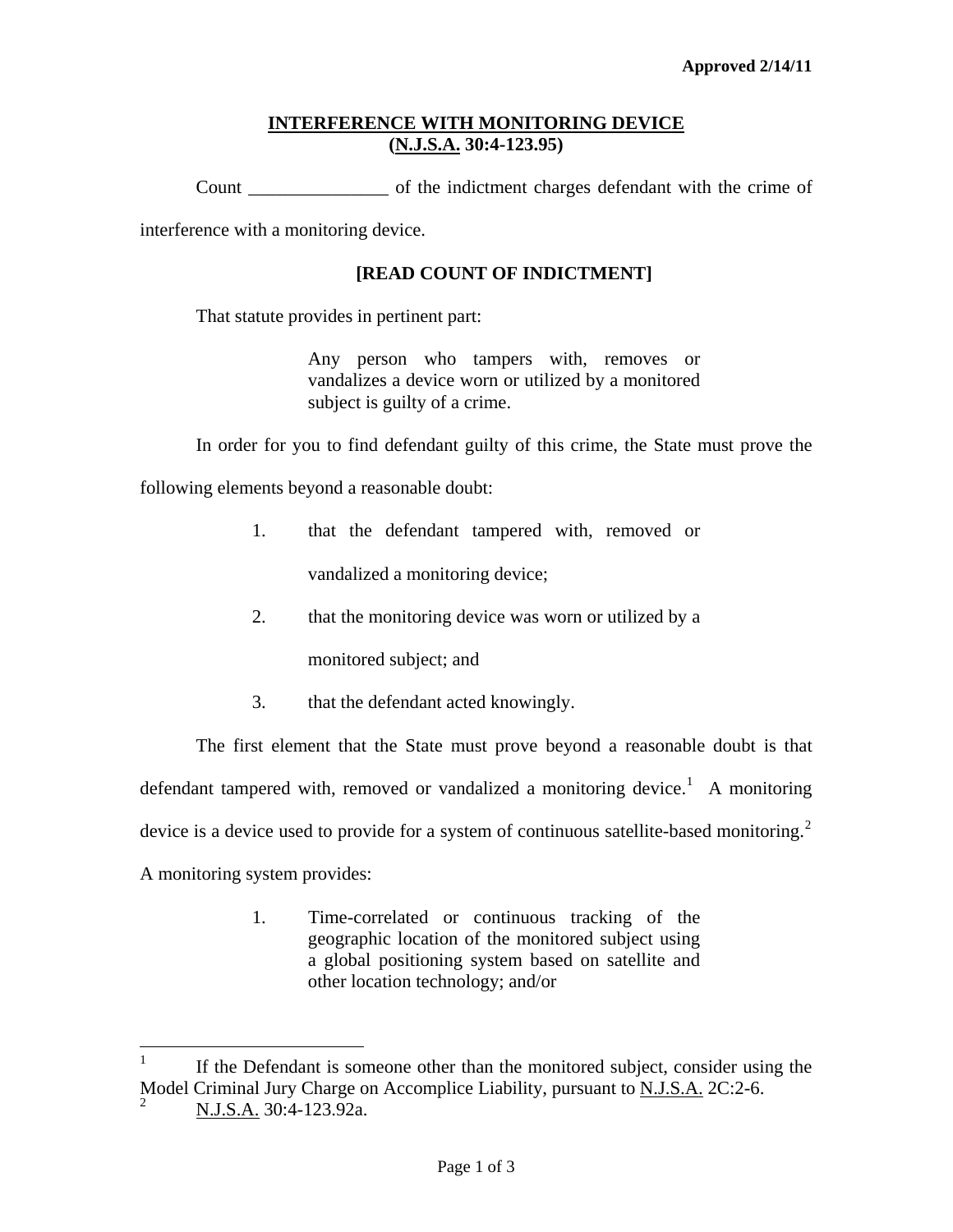2. An automated monitoring system that can be used to permit law enforcement agencies to compare the geographic positions of monitored subjects with reported crime incidents and whether the subject was in the proximity of such reported crime incidents. $3$ 

The second element that the State must prove beyond a reasonable doubt is that the monitoring device was worn by a monitored subject. A "monitored subject" means a person who has been determined by the New Jersey State Parole Board to be appropriate for continuous satellite-based monitoring of his/her geographic location.<sup>[4](#page-1-0)</sup>

The third element that the State must prove beyond a reasonable doubt is that defendant acted knowingly.<sup>[5](#page-1-1)</sup> A person acts knowingly with respect to the nature of his/her conduct or the attendant circumstances if he/she is aware that his/her conduct is of that nature or that such circumstances exist or if he/she is aware of a high probability of their existence. A person acts knowingly with respect to the result of his/her conduct if he/she is aware that it is practically certain that his/her conduct will cause such a result.<sup>[6](#page-1-2)</sup>

Knowledge is a condition of the mind that cannot be seen and that can be determined only by inferences from conduct, words or acts. A state of mind is rarely susceptible of direct proof but must ordinarily be inferred from the facts. Therefore, it is not necessary that the State produce witnesses to testify that an accused said that he/she had a certain state of mind when he/she engaged in a particular act. It is within your power to find that such proof has been furnished beyond a reasonable doubt by inference,

N.J.S.A. 2C:2-2b(2).

 $\frac{1}{3}$ N.J.S.A. 30:4-123.92b.

<span id="page-1-0"></span><sup>4</sup> N.J.S.A. 30:4-123.91a. and b.

<span id="page-1-2"></span><span id="page-1-1"></span><sup>5</sup> Because there is no mental state specified in the statute, the knowing state of mind applies by virtue of  $N.J.S.A. 2C:2-2c(3)$ . 6